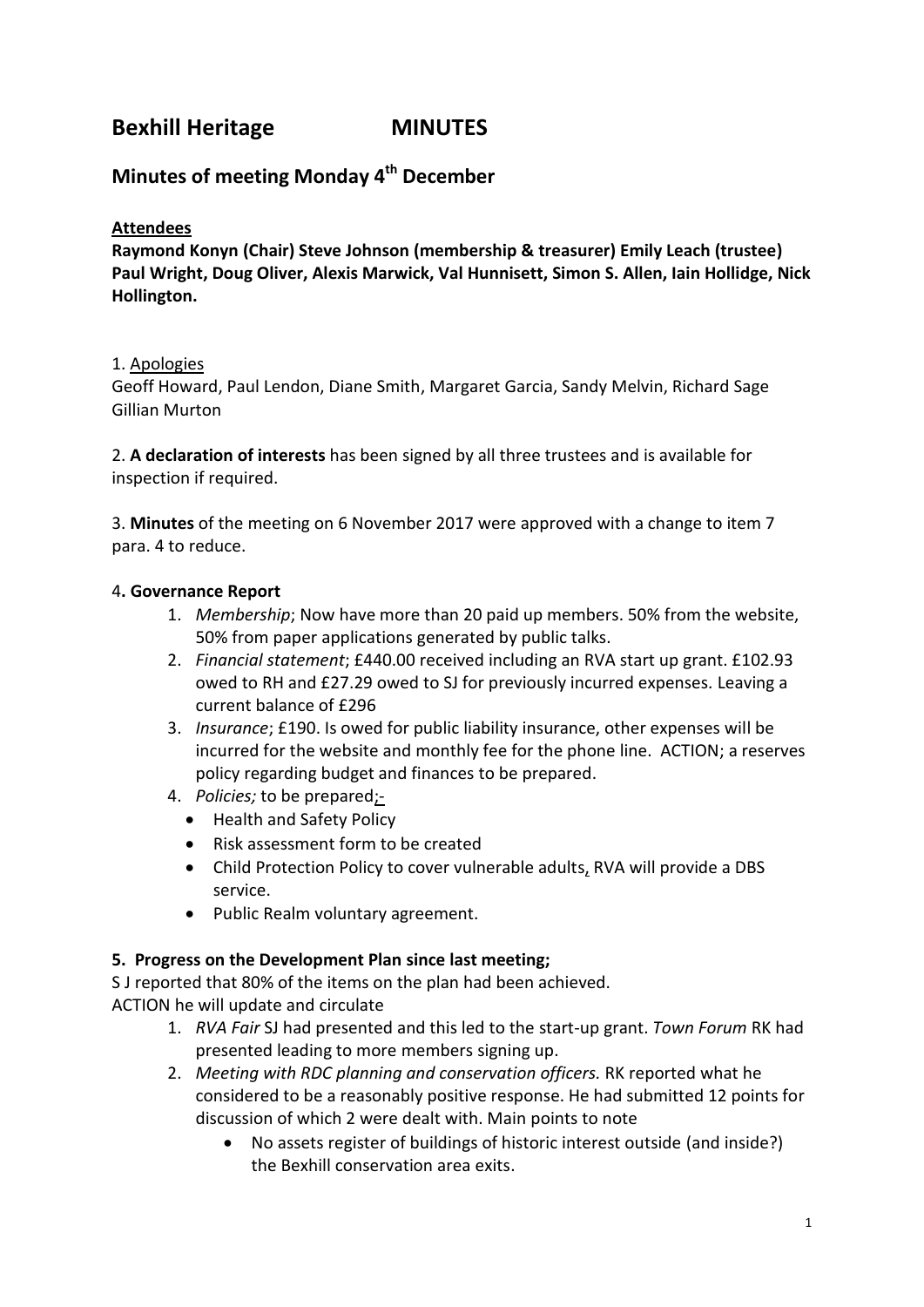- A new dedicated conservation officer for the district has been appointed.
- 3. *West Station Clock;* Simon Green has asked Gillett and Johnson the company who made the clock and who are still in existence – to provide a written report and quote for the renovation, which they will provide free of charge. RDC own the building. Their Public Realm framework requires that insurance and a risk assessment be carried out.

If the work is commissioned an account holder will need to be identified. This could be RDC.

NOTE when restored the clock will require winding every seven days therefore there will be an ongoing need for maintenance.

ACTION; IH will work with SJ and SG to move the process forward.

#### **6. Raising our profile and increasing membership;**

- 1. *Spring Strategy* SJ presented a written proposal which focused on society promotion and membership.
	- a. ACTION ; SJ, RK and AM would concentrate on promoting the society and encouraging new members to sign up through social media activity, print media and attending and presenting at meetings.
	- b. AM and PW will work on publicing the launch event of the 24 March at St Barnabas Church when Daryl Holter will speak.
- *2. Website and social media.* 
	- a. There is now a direct link from the BH website to planning applications on the RDC site.
	- b. Now possible to provide the trustees with weekly updates from the website.
	- c. A section on partners has now been included and Bexhill Environment Group can also now be included.
- 3. *Newsletter*
	- a. ACTION a potboiler email wil be sent out to members for Christmas.
	- b. P W will produce a newsletter for 3 months' time
- 4. *Talks* The first talk of the society will be on the 24 March given by Daryl Holter the Heritage Crime officer. Ideas for other talks invited.

### **7. Future Projects were** discussed;

- 1. *Heritage Open Days.* PW reported that he had registered with the Heritage Open Day website and would therefore be receiving all back up support material and events would be publicised through the HOD national network. It now takes place over two weekends, this year  $-6^{th}$  to the  $8^{th}$  and  $13^{th}$   $14^{th}$  September 2018 The theme will be Extraordinary Women.
- 2. *Blue Plaques* English Heritage runs the scheme. The commemoration does not have to be for a person but can be a place or building of note. Obtaining a Blue Plaque can be a demanding and expensive process. The main contender at present seems to be Max Faulkner a celebrated golfer however a commemorative plaque which was removed from the Metrople lawns is to be reinstated at Galley Hill, by RDC.